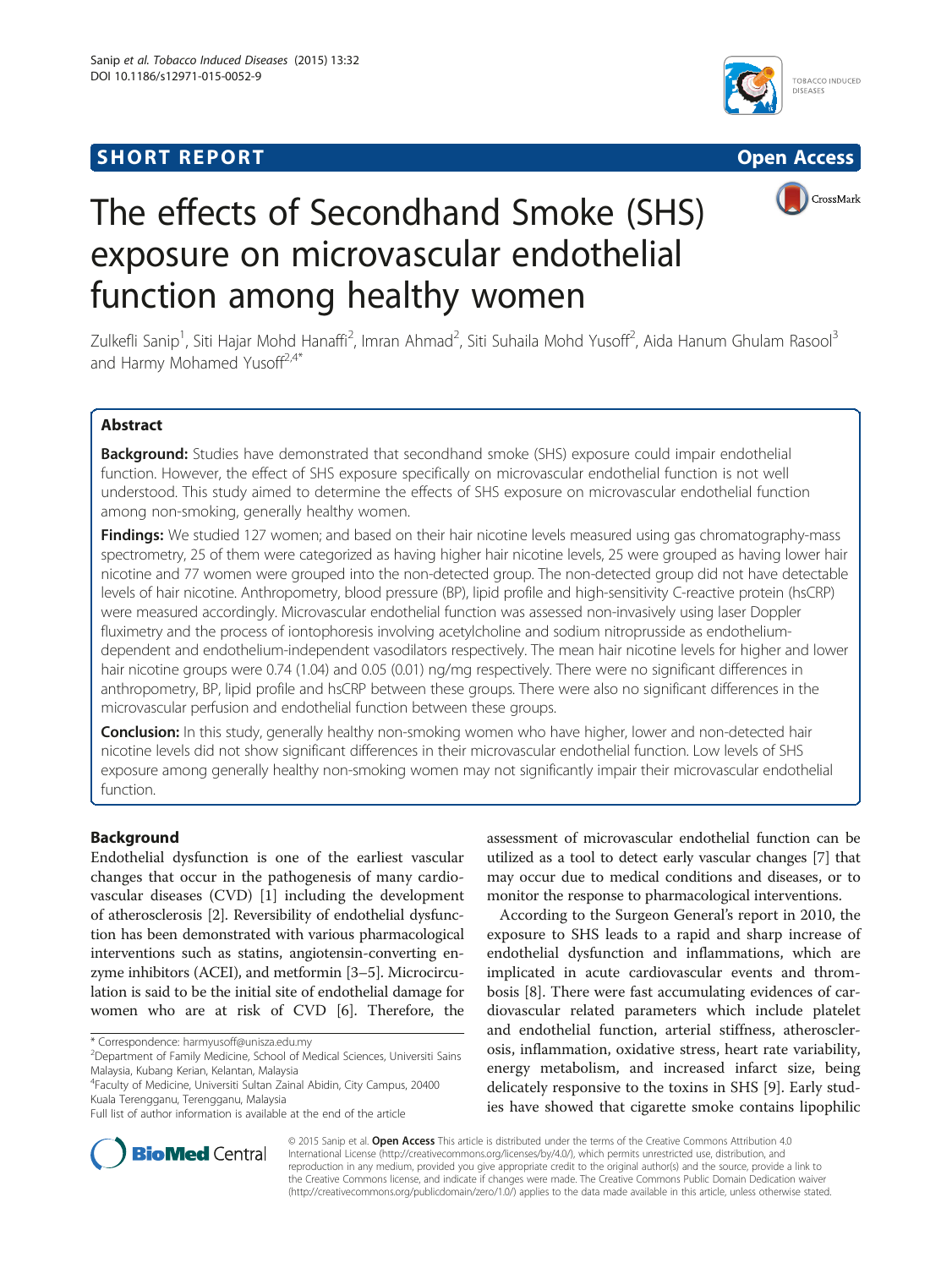substances that are toxic to bovine arterial endothelial cells [[10\]](#page-4-0), and can directly damage the integrity of the endothelial cell layer in man and reduce vasodilator properties in vitro [[11](#page-4-0)]. Therefore, we hypothesized that there may be differences in microvascular endothelial function among generally healthy non-smoking women who were exposed and non-exposed to SHS. Women with detectable levels of hair nicotine were further divided in those with higher and lower levels of high nicotine; differences in microvascular endothelial function between the three groups were studied.

#### Methods

#### **Subjects**

SHS is defined as combination of side-stream cigarette smoke (the smoke given off from a burning tobacco product) and the exhaled mainstream smoke [\[12\]](#page-4-0). In this comparative cross-sectional study, we divided the subjects into three groups based on their hair nicotine levels; which were groups with higher hair nicotine levels ( $n = 25$ ), lower hair nicotine levels ( $n = 25$ ) and non-detected group ( $n = 77$ ). The number of subjects in higher and lower hair nicotine groups were divided equally based on their hair nicotine rank. All subjects were generally healthy with serum low-density lipoprotein cholesterol (LDL-C) levels below 5.0 mmol/l, nonsmokers, normotensive, non-diabetic (fasting blood sugar (FBS) below 6.1 mmol/l), not on routine medications, and possess no history of acute or chronic diseases such as CVD, renal, liver, haematological diseases, or active psychiatric conditions. The study protocol has been approved by Research Ethics Committee (Human) of Universiti Sains Malaysia and all subjects have signed the informed consent before any procedures were performed. Subjects were required to refrain from consuming any beverages containing caffeine and salty meal starting a day before the test and fast for at least 10 h before the vascular examination.

## Anthropometry, blood pressure, blood analysis and hair nicotine levels

Body weight and height were measured using a digital weighing scale attached with stadiometer (SECA, Hamburg, Germany). Body mass index (BMI) was calculated as the ratio of weight (kg) to height  $(m^2)$  (kg/m<sup>2</sup>). Systolic and diastolic blood pressure (SBP and DBP) were measured on the right arm in sitting position using a digital blood pressure monitor (MX3, Omron, Japan) after at least 10 min of resting. Two readings were taken with 5 min apart and the mean reading was recorded. Fasting venous blood was taken for lipid profile [total cholesterol (TC), triglyceride (TG), low-density lipoprotein cholesterol (LDL-C), high-density lipoprotein cholesterol (HDL-C)] and hsCRP measurement. Hair samples were obtained for hair nicotine level analysis as described in previous study [\[13](#page-4-0)]. The hair samples were cut as close as possible to the scalp and only 10 cm (maximum length) of hair samples (measured from the scalp end) were used for hair nicotine analysis. Generally, the procedures for hair nicotine analysis involve hair washing, digestion, extraction and gas chromatography-mass spectrometry (GCMS) analysis while the limit of quantitation (LOQ) was 0.04 ng/mg.

#### Assessment of microvascular endothelial function

The microvascular endothelial function was assessed non-invasively using laser Doppler fluximetry (LDF) and iontophoresis process; where the procedures and reproducibility had been reported previously [\[14](#page-4-0), [15](#page-4-0)]. Iontophoresis is a method of delivering ionic drugs into the skin by applying low voltage to a drug solution. The local cutaneous forearm skin perfusion was measured by Dual-channel DRT4 LDF with DP1T-V2 skin laser probe (Moor Instruments, Axminster, United Kingdom) and permit real-time continuous measurement of microvascular perfusion. Iontophoresis of freshly prepared of 1 % ACh (Fluka Chemie Gmbh, Japan) and 0.9 % SNP (Riedel-de Haen, C.O.O. Switzerland) in sodium chloride (Excel Pharmaceutical, Selangor, Malaysia) were used to assess endothelial dependent vasodilatation and endothelial independent vasodilatation respectively.

Vascular measurements were conducted in the morning in a quiet room with a constant temperature. The subjects lie down in a supine position with the right forearm uncovered. Two iontophoresis chambers for 400 μL of ACh and SNP solutions were used simultaneously and the laser probes were fixed into the chambers. Two minutes of baseline perfusion were recorded before the measurement. ACh and SNP induced vasodilatation were quantified using these parameters; maximum change in perfusion (max), percent change in perfusion (percentage change), peak flux (peak), and area under the curve (AUC) as defined previously [\[14\]](#page-4-0). The blood perfusion was recorded as flux and expressed using arbitrary unit (AU). Intraday and interday coefficient of variations in this study for  $ACh<sub>max</sub>$  was 11.6 and 12.5 % respectively.

Data was presented in terms of mean and standard deviation (SD). Mean comparison of anthropometry (weight, BMI), blood pressure (SBP, DBP), lipid profile (TC, TG, LDL-C, HDL-C), hsCRP and hair nicotine levels between higher, lower and non-detected groups were performed using one way analysis of variance (ANOVA).  $p$  value of less than 0.05 was denoted as significant.

### Results

The mean hair nicotine levels for higher and lower hair nicotine groups were 0.74 and 0.05 (0.01) ng/mg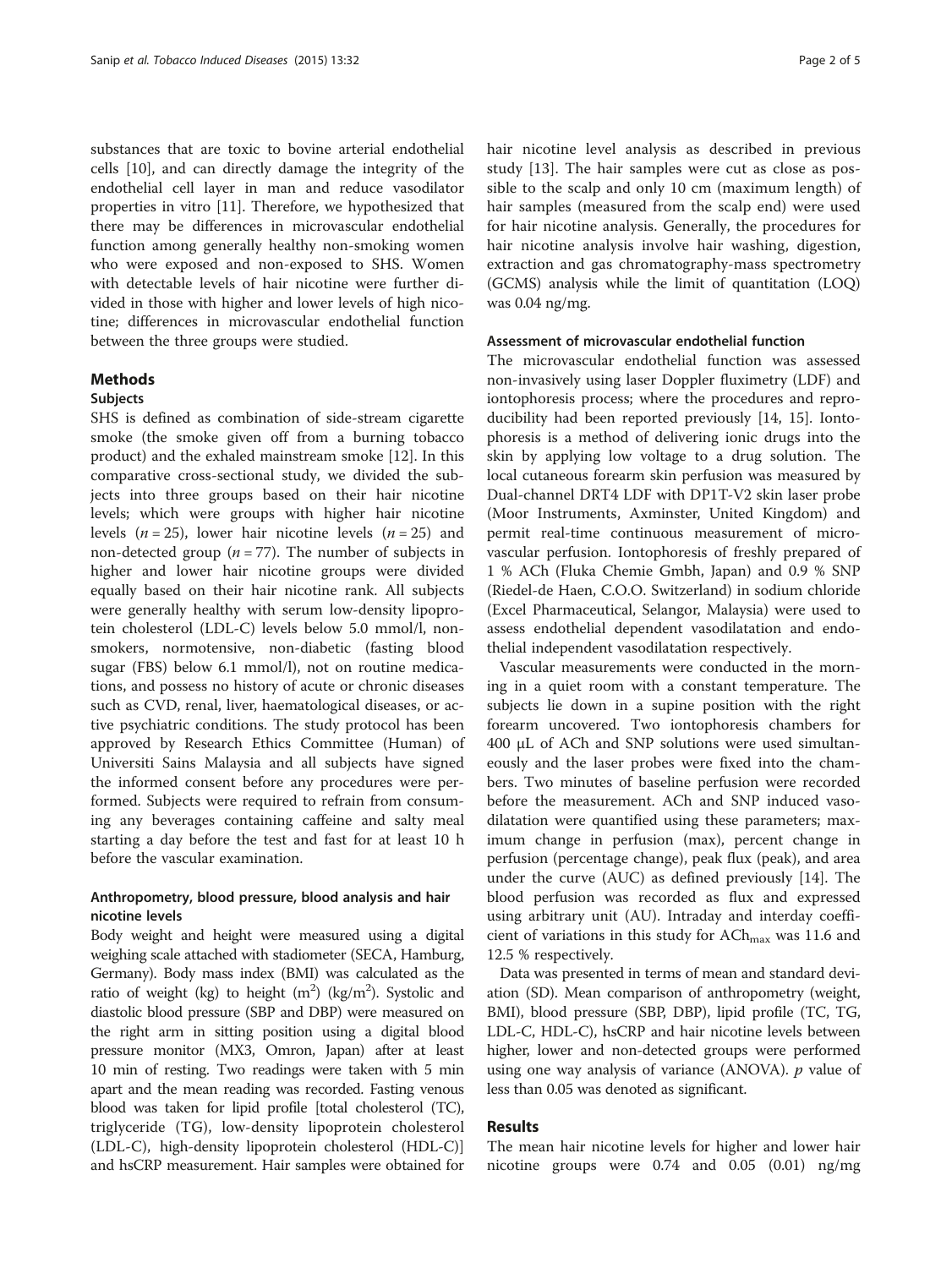respectively. The levels of hair nicotine in higher hair nicotine group were significantly different with lower and non-detected hair nicotine groups. Table 1 showed no significant differences in the anthropometry, blood pressure, lipid profile and hsCRP between higher, lower and non-detected hair nicotine groups. Similarly, there were no significant differences in microvascular endothelialdependent and endothelial-independent vasodilatations parameters (Table 1).

## **Discussion**

In the present study, there were no significant differences between the three groups for all parameters including microvascular endothelial function.

The endothelium plays a pivotal role in the regulation of vascular tone as well as in the maintenance of vascular integrity. In this respect, nitric oxide (NO) formed by endothelial cells is a crucial importance because it exerts a number of potential protective actions, including vasorelaxation and antithrombotic effects. A condition in which an impaired NO-mediated relaxation is associated with preserved vasodilation to an NO donor is often referred as endothelial dysfunction [\[16\]](#page-4-0). In the present study, we focused on the functional aspects of human peripheral microcirculation and studied its responses to

It had been reported that acute high dose of SHS exposure for one hour did not damage the microvascular endothelial function among healthy non-smoker women [[17](#page-4-0)]. Contrary, other findings showed significant reduction of skin blood flow reactivity, indicates the deterioration of peripheral microvascular endothelial function [[18](#page-4-0), [19\]](#page-4-0). We could not find a report on the effects of chronic SHS exposure to microvascular endothelial function. However, the effect of chronic SHS to endothelial function of larger blood vessels has been reported. A study reported that brachial-artery flow-mediated dilatation (FMD) was dosedependently damaged in women with a history of SHS exposure for more than one hour daily for more than 3 years in comparison with the controls [\[20](#page-4-0)]. Another study stated that, healthy women who are exposed to SHS for more than 1 h daily for more than 10 years showed significant impairment of ACh-induced epicardial coronary artery dilatation, indicating endothelial dysfunction may occur diffusely to the subjects exposed to SHS [[21\]](#page-4-0).

The explanation for the lack of impairment of microvascular endothelial function in the current study remains

| Parameters                  | Higher Hair Nicotine<br>$(n = 25)$ | Lower Hair Nicotine<br>$(n = 25)$ | Non-Detected $(n = 77)$ | $F$ stat. (df) | p Value |
|-----------------------------|------------------------------------|-----------------------------------|-------------------------|----------------|---------|
| Hair Nicotine (ng/mg)       | 0.74(1.04)                         | 0.05(0.01)                        |                         | 25.255 (2124)  | 0.000   |
| Age (years)                 | 33.92 (8.47)                       | 31.92 (6.56)                      | 35.01 (7.90)            | 1.512 (2124)   | 0.225   |
| Weight (kg)                 | 62.64 (12.05)                      | 56.06 (14.36)                     | 58.68 (11.12)           | 1.931 (2124)   | 0.149   |
| BMI (kg/m <sup>2</sup> )    | 26.11 (4.68)                       | 24.13 (4.94)                      | 24.28 (4.10)            | 1.833 (2124)   | 0.164   |
| SBP (mmHg)                  | 116.10 (11.83)                     | 111.08 (10.88)                    | 113.14 (13.18)          | 1.026 (2124)   | 0.361   |
| DBP (mmHg)                  | 72.25 (7.19)                       | 70.62 (8.00)                      | 72.29 (9.20)            | 0.374(2124)    | 0.689   |
| Total Cholesterol (mmol/l)  | 5.25(0.75)                         | 5.57(1.11)                        | 5.47 (0.86)             | 0.833(2124)    | 0.437   |
| Triglyceride (mmol/l)       | 0.96(0.29)                         | 1.04(0.37)                        | 1.08(0.48)              | 0.685(2124)    | 0.506   |
| LDL-C (mmol/l)              | 3.32(0.83)                         | 3.39 (0.84)                       | 3.20(0.87)              | 0.499(2124)    | 0.608   |
| HDL-C (mmol/l)              | 1.59(0.28)                         | 1.69(0.47)                        | 1.77(0.38)              | 2.179 (2124)   | 0.117   |
| hsCRP (mg/ml)               | 1.97(3.23)                         | 1.26(2.55)                        | 1.14(2.07)              | 1.105 (2123)   | 0.334   |
| $ACh_{max} (AU)$            | 44.42 (35.94)                      | 58.73 (38.23)                     | 41.00 (33.98)           | 2.398 (2124)   | 0.095   |
| ACh Percent Change (%)      | 747.20 (519.81)                    | 1163.91 (733.11)                  | 824.42 (702.49)         | 2.934 (2124)   | 0.057   |
| ACh Peak Flux (AU)          | 50.99 (37.33)                      | 64.29 (39.38)                     | 47.00 (35.52)           | 2.106 (2124)   | 0.126   |
| Area Under Curve (AU x sec) | 23683.29 (18330.72)                | 32733.11 (23516.35)               | 22831.67 (20934.55)     | 2.156 (2124)   | 0.120   |
| $SNP_{max}$ (AU)            | 56.69 (47.03)                      | 71.57 (55.49)                     | 54.61 (42.12)           | 1.306 (2124)   | 0.275   |
| SNP Percent Change (%)      | 1212.80 (1107.81)                  | 1453.16 (1110.19)                 | 983.66 (680.17)         | 2.910 (2124)   | 0.058   |
| SNP Peak Flux (AU)          | 62.08 (47.39)                      | 77.11 (55.82)                     | 61.71 (44.03)           | 1.057 (2124)   | 0.350   |
| Area Under Curve (AU x sec) | 32132.01 (27630.41)                | 35238.12 (27681.69)               | 30502.01 (25708.12)     | 0.305(2124)    | 0.738   |

Table 1 Anthropometry, blood pressure, lipid profile, hsCRP and microvascular endothelial function of the three study groups

Data presented as Mean (SD)

One-way ANOVA

BMI body mass index, SBP systolic blood pressure, DBP diastolic blood pressure, LDL-C low density lipoprotein-cholesterol, HDL-C high density lipoproteincholesterol, hsCRP high sensitivity c reactive protein, ACh<sub>max</sub> acetylcholine absolute change, SNP<sub>max</sub> sodium nitroprusside absolute change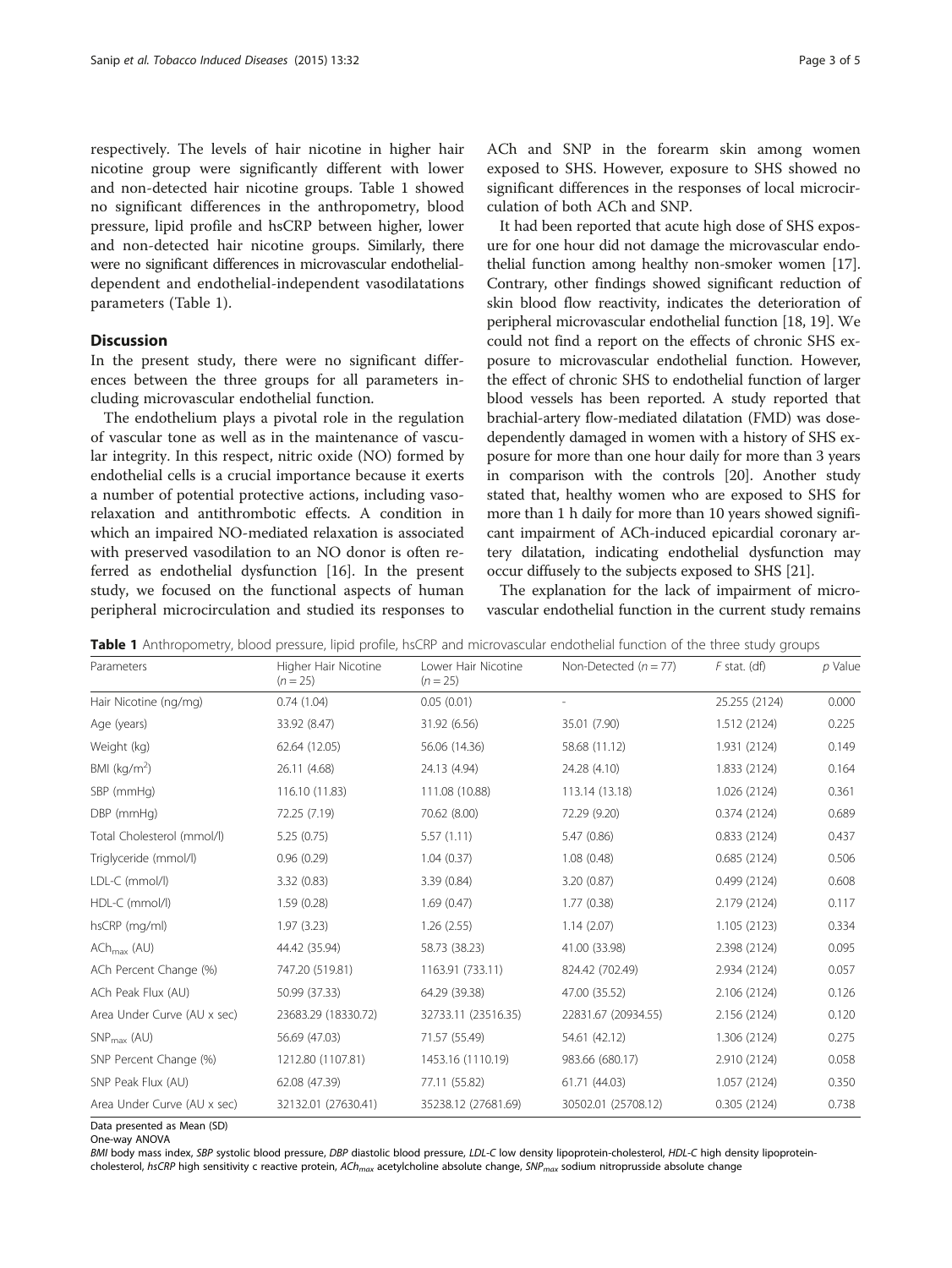<span id="page-3-0"></span>unclear. Our study was designed to evaluate the effects of chronic exposure to SHS on microvascular endothelial function among healthy women. The intensity of exposure to SHS depends on a large number of variables, such as the exposure time per day, the proximity to the active smokers, the number of active smokers at home or workplace, and the size and ventilation of the rooms where SHS exposure occurs. One possibility to explain the lack of impairment of microvascular endothelial function in the current study may relate to the time of exposure. Our subjects may be exposed to SHS for short periods of time; subjects in previous studies which showed impairment of endothelial function in larger blood vessels were exposed to SHS for at least one hour per day [\[20](#page-4-0), [21](#page-4-0)]. Another possibility is, most of our subjects were housewives, and the only active smokers were their husbands. Generally, they were not exposed to SHS while their husbands are at work and their main daily activities were also limited to house chores and close neighbourhood. The SHS exposure that they have might not be adequate to cause significant impairment in their microvascular endothelial function.

The heterogeneity of microvascular and macrovascular endothelial cells in respond to SHS exposure could be another reason why there were no significant changes in microvascular endothelial function in this study. Microvascular and macrovascular endothelial cells have been reported to show different responses to certain medical conditions or interventions. For example, coronary endothelial cells reacted with a decreased secretion of tissue-type plasminogen activator (tPA) and increase plasminogen activator inhibitor type 1 (PAI-1) activity to incubate with oxidized LDL-C, although there was only a minor response by the cardiac microvascular endothelial cells [[22\]](#page-4-0). Besides, different microvascular and macrovascular responses with different stimulation have been demonstrated previously [[23\]](#page-4-0). Macrovascular and microvascular perfusion increased significantly using induced hyperaemia at upper and lower arm. However, passive leg raising only changed the macrovascular indices significantly but not the microvascular indices. Moreover, among rheumatoid arthritis patients, there were no association observed between microvascular and macrovascular endothelialdependent and independent functions [\[24](#page-4-0)], suggesting that microvascular and macrovascular have different regulations of their endothelial function.

Hair nicotine levels of SHS group in our study were comparatively lower compared to a few other previous studies [[14](#page-4-0), [25](#page-4-0)]. This may indicate that the exposure to cigarette smoke in our SHS subjects was relatively low which may contribute to the insignificant effect on microvascular endothelial function. An area that could be studied in the future includes the investigation on women who have heavier exposure to SHS, and

confirming this exposure using objective measurement such as hair nicotine levels.

In this study, there were no significant differences in microvascular endothelial function between generally health non-smoking women with higher, lower and nondetected hair nicotine levels. The lack of microvascular endothelial function impairment in this study may be due to insufficient exposure to SHS. The reduction of endothelium-dependent vasodilatation of the skin microvasculature may become visible after many years of exposure, or when exposed to high intensity of SHS.

#### Abbreviations

SHS: Secondhand smoke; GCMS: Gas chromatography-mass spectrometry; LDF: Laser Doppler fluximetry; ACh: Acetylcholine; SNP: Sodium nitroprusside.

#### Competing interests

The authors declare no conflict of interest in this study.

#### Authors' contributions

ZS was involved in data collection, analysis, interpretation and manuscript preparation. SHMS, IA and SSMY were involved in data collection, analysis and interpretation. AHGR was involved in data collection, supervised in microvascular endothelial function analysis and manuscript preparation. HMY was involved in the concept and design of the study, data collection and supervised in manuscript preparation. All authors read and approved the final copy.

#### Acknowledgements

We thank Universiti Sains Malaysia (USM) for providing USM Research University (RU) Grant (1001/PPSP/812088) to conduct this study and our gratitude also goes to staff at the National Poison Centre and Department of Family Medicine for their assistance during this study.

#### Author details

<sup>1</sup> Central Research Laboratory, School of Medical Sciences, Universiti Sains Malaysia, Kubang Kerian, Kelantan, Malaysia. <sup>2</sup>Department of Family Medicine, School of Medical Sciences, Universiti Sains Malaysia, Kubang Kerian, Kelantan, Malaysia. <sup>3</sup>Department of Pharmacology, School of Medical Sciences, Universiti Sains Malaysia, Kubang Kerian, Kelantan, Malaysia. <sup>4</sup>Faculty of Medicine, Universiti Sultan Zainal Abidin, City Campus, 20400 Kuala Terengganu, Terengganu, Malaysia.

#### Received: 28 August 2014 Accepted: 20 August 2015 Published online: 03 September 2015

#### References

- 1. Abularrage CJ, Sidawy AN, Aidinian G, Singh N, Weiswasser JM, Arora S. Evaluation of the microcirculation in vascular disease. J Vasc Surg. 2005;42:574–81.
- 2. Shimokawa H. Primary endothelial dysfunction: atherosclerosis. J Mol Cell Cardiol. 1999;31:23–37.
- 3. Hornig B, Landmesser U, Kohler C, Ahlersmann D, Spiekermann S, Christoph A, et al. Comparative effect of ace inhibition and angiotensin II type 1 receptor antagonism on bioavailability of nitric oxide in patients with coronary artery disease: role of superoxide dismutase. Circulation. 2001;103:799–805.
- 4. Masumoto A, Hirooka Y, Hironaga K, Eshima K, Setoguchi S, Egashira K, et al. Effect of pravastatin on endothelial function in patients with coronary artery disease (cholesterol-independent effect of pravastatin). Am J Cardiol. 2001;88:1291–4.
- 5. Mather KJ, Verma S, Anderson TJ. Improved endothelial function with metformin in type 2 diabetes mellitus. J Am Coll Cardiol. 2001;37:1344–50.
- 6. Brodsky SV, Zhang F, Nasjletti A, Goligorsky MS. Endothelium-derived microparticles impair endothelial function in vitro. Am J Physiol Heart Circ Physiol. 2004;286:H1910–5.
- 7. Damaske A, Muxel S, Fasola F, Radmacher MC, Schaefer S, Jabs A, et al. Peripheral hemorheological and vascular correlates of coronary blood flow. Clin Hemorheol Microcirc. 2011;49:261–9.